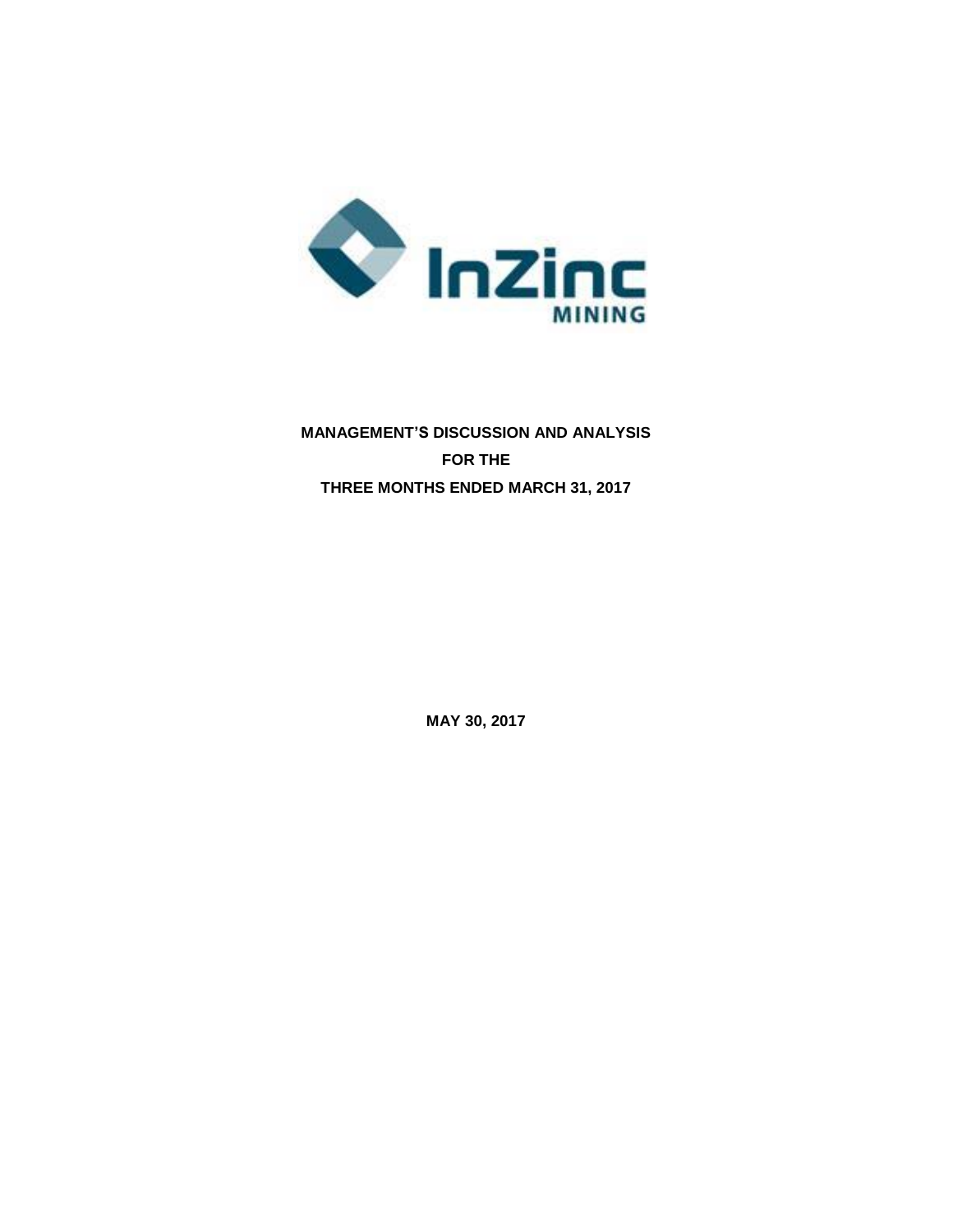## *Description of Management Discussion and Analysis*

The purpose of this Management Discussion and Analysis ("MD&A") is to explain management's point of view regarding the past performance and future outlook of InZinc Mining Ltd. (the "Company"). This report also provides information to improve the reader's understanding of the condensed interim consolidated financial statements and related notes for the three months ended March 31, 2017 as well as important trends and risks affecting the Company's financial performance, and should therefore be read in conjunction with the audited consolidated financial statements of the Company for the year ended December 31, 2016. Those financial statements are prepared in accordance with International Financial Reporting Standards ("IFRS") as issued by the International Accounting Standards Board. All amounts in the financial statements and in this discussion and analysis are expressed in Canadian dollars, unless otherwise indicated. The following discussion is dated and current as of May 30**,** 2017. This MD&A contains forward-looking information and statements which are based on the conclusions of management. The forward-looking information and statements are only made as of the date of this MD&A.

The Company's certifying officers, based on their knowledge, having exercised reasonable diligence, are also responsible to ensure that these filings do not contain any untrue statement of a material fact or omit to state a material fact required to be stated or that is necessary to make a statement not misleading in light of the circumstances under which it was made, with respect to the period covered by these filings, and these financial statements together with the other financial information included in these filings. The Board of Directors approves the Financial Statements and MD&A and ensures that management has discharged its financial responsibilities. The Board's review is accomplished principally through the Audit Committee, which meets periodically to review all financial reports, prior to filing.

Additional information on the Company is available on SEDAR and at the Company's website, **[www.inzincmining.com](http://www.lithicresources.com/)**.

### *Forward-Looking Statements*

Certain disclosures contained in this MD&A may constitute forward-looking information. This is information regarding possible events, conditions or results of operations of the Company that is based upon assumptions about future economic conditions and courses of action which is inherently uncertain. All information other than statements of historical fact may be forward-looking information.

Forward-looking information is subject to a variety of risks and uncertainties which could cause actual events or results to differ from those reflected in the forward-looking statements, including, without limitation, risks and uncertainties relating to the interpretation of drill results and the estimation of mineral resources, the geology, grade and continuity of mineral deposits and the possibility that future exploration and development results will not be consistent with the Company's expectations. Some other risks and factors which could cause results to differ materially from those expressed in the forward-looking information contained in this MD&A are described under the heading "Risks and Uncertainties".

Readers are cautioned that any such listings of risks are not, and in fact cannot be, complete. Although the Company has attempted to identify important factors that could cause actual events and results to differ materially from those described in the forward-looking information, there may be other factors that cause events or results to differ from those intended, anticipated or estimated. The Company believes the expectations reflected in the forward-looking information are reasonable but no assurance can be given that these expectations will prove to be correct and readers are cautioned not to place undue reliance on forward-looking information contained in this MD&A.

The forward-looking information contained in this MD&A is provided as of the date hereof and the Company undertakes no obligation to update publicly or revise any forward-looking information, whether as a result of new information, future events or otherwise, except as otherwise required by law. All of the forward-looking information contained in this MD&A is expressly qualified by this cautionary statement.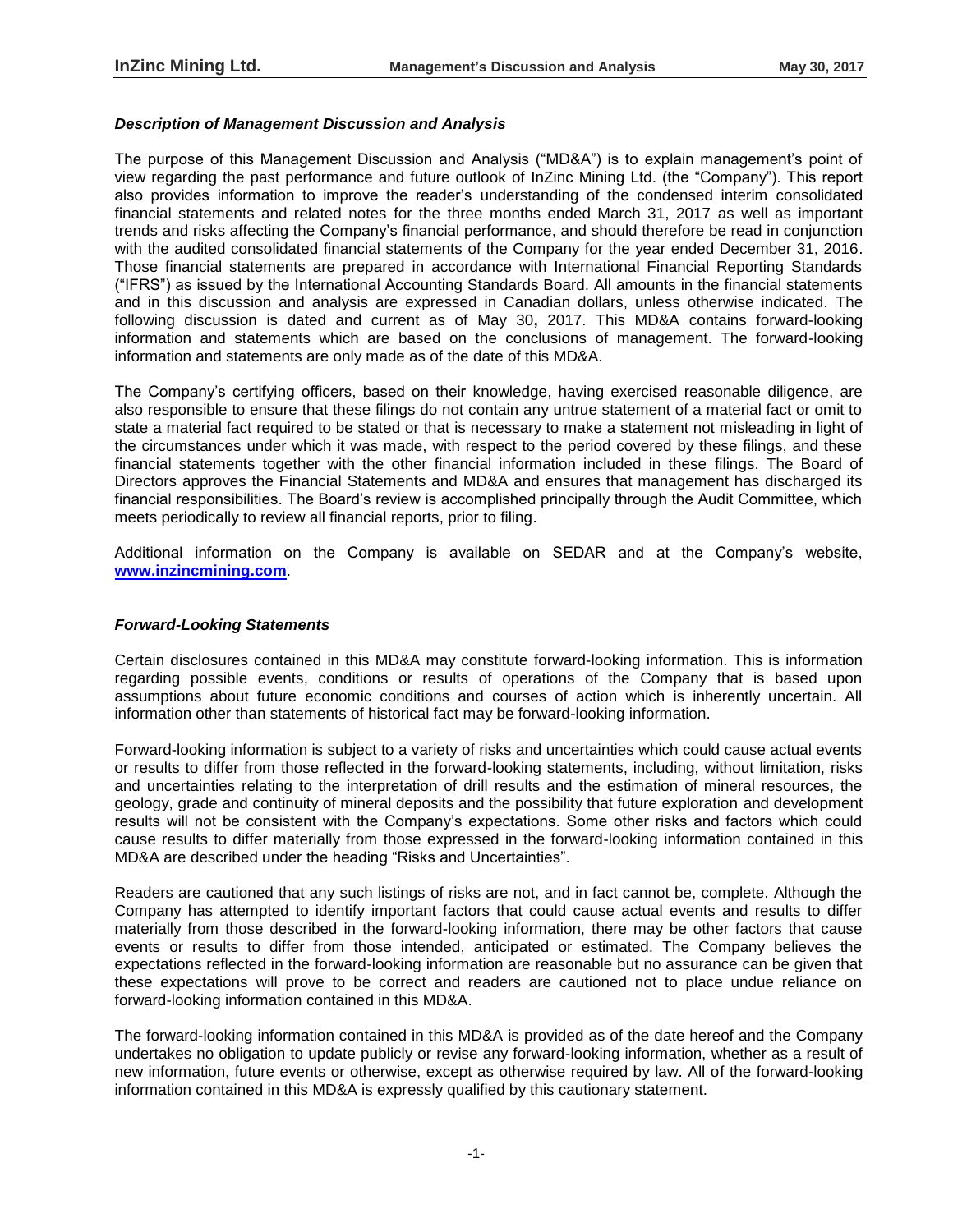# **Description of Business**

InZinc Mining Ltd. (the "Company") is incorporated under the Canada Business Corporations Act and is listed on the TSX Venture Exchange ("TSX-V"). It was renamed from Lithic Resources Ltd. on February 18, 2014. The principal business of the Company is the acquisition and exploration of mineral properties ("exploration and evaluation assets"), either solely or through joint ventures and options.

# **Discussion of Operations**

The Company currently holds two properties, the West Desert Zinc Property ("West Desert:)") in western Utah, formerly known as the Crypto Zinc Property and the newly acquired Indy Zinc Property ("Indy") in British Columbia. In addition to exploring its existing properties, the Company is engaged in a continuing review of other properties and projects for possible acquisition.

The Company's West Desert and Indy projects are at the exploration stage and have not generated any revenues. At March 31, 2017, the Company had not yet achieved profitable operations and has a deficit of \$8,242,326 (December 31, 2016 - \$8,126,512).

Since the Company's properties are at the exploration stage, it does not have operations or operating results in the conventional use of the terms. The Company's financial success will ultimately be dependent upon finding economically recoverable mineral reserves, confirmation of its interest in those reserves and its ability to obtain the necessary financing to profitably produce those reserves.

## **Summary of Recent Activities**

On October 18, 2016 the Company entered into an option agreement with Pac Shield Resources Inc. ("PSR"), a private British Columbia company, to acquire a 100% interest in the Indy Zinc Property located in central British Columbia. The property consists of seven mineral claims (2,111 hectares) located approximately 100 km south of the city of Prince George, British Columbia.

On August 25, 2016 the Company provided a 12-month extension of the expiry date of 4,513,700 share purchase warrants originally issued in connection with two non-brokered private placements that closed on August 29, 2014 (3,333,400 units) and September 30, 2014 (5,694,000 units). Each unit in both placements consisted of one share and one half share purchase warrant. The original terms of the placements specified that each warrant was exercisable into one common share of the Company at a price of \$0.30 per warrant share until August 29, 2016 and September 29, 2016, respectively.

On June 22, 2016, the Company announced the appointment of Mr. John Murphy to the Board of Directors of the Company effective June 21, 2016.

On June 2, 2016, the Company announced that Mr. Chris Staargaard resigned as President, Chief Executive Officer and Director of the Company to pursue other interests. Mr. Kerry Curtis, Independent Chairman and Director of InZinc since 2012, has assumed the role of Interim Chief Executive Officer of the Company.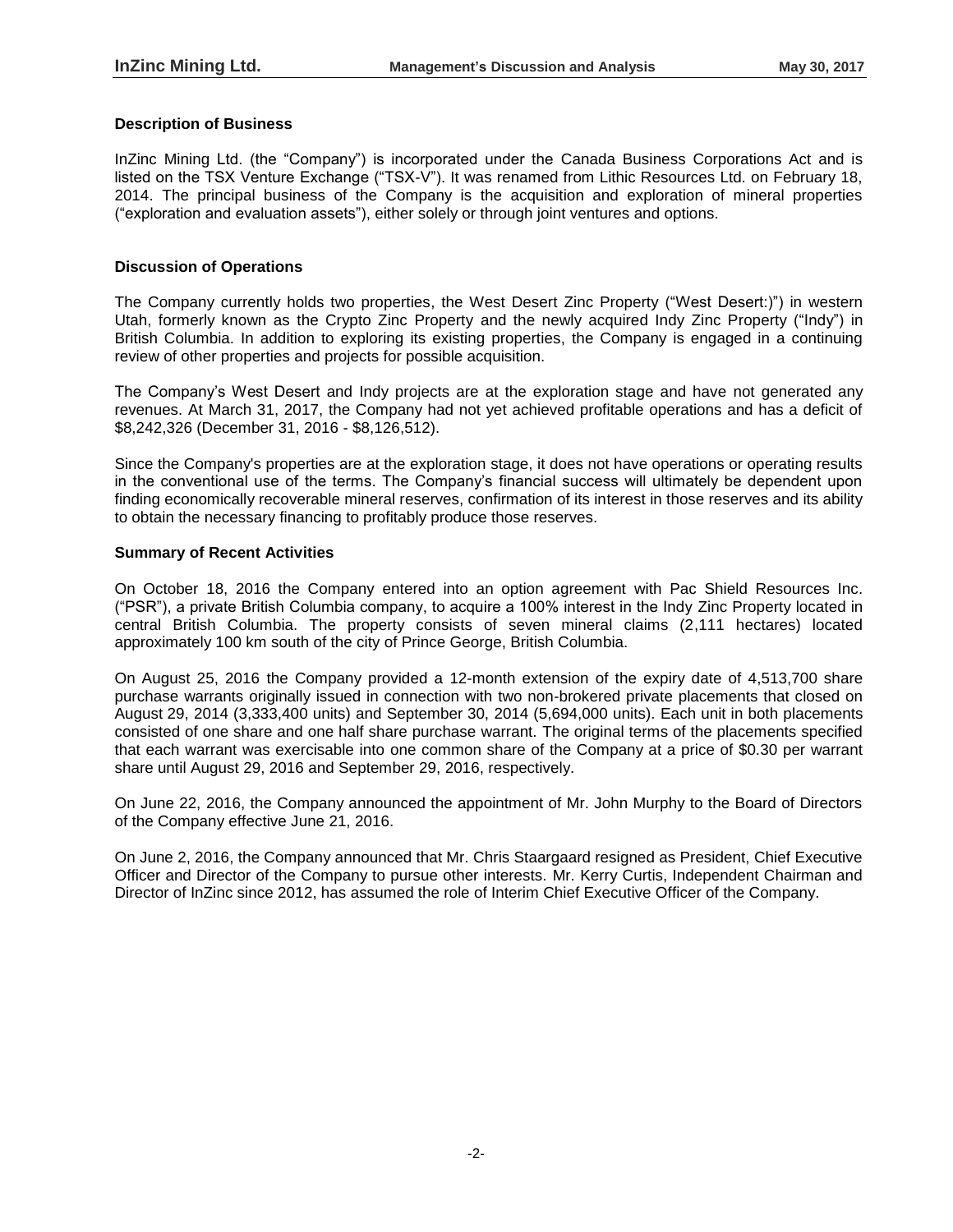# **Summary of Exploration Activities**

The following is a breakdown of the components of the Company's exploration and evaluation assets for the three months ended March 31, 2017:

|                                        | <b>West Desert</b> |    | <b>Indv</b> | <b>Total</b>  |
|----------------------------------------|--------------------|----|-------------|---------------|
| <b>Acquisition costs</b>               |                    |    |             |               |
| Balance, December 31, 2016             | \$<br>394,127      | \$ |             | \$<br>394,127 |
| Additions during the period:           |                    |    |             |               |
| Shares issued                          |                    |    | 48,000      | 48,000        |
| Balance, March 31, 2017                | 394,127            |    | 48,000      | 442,127       |
|                                        |                    |    |             |               |
| <b>Deferred exploration costs</b>      |                    |    |             |               |
| Balance, December 31, 2016             | 5,275,540          |    |             | 5,275,540     |
| Additions during the period:           |                    |    |             |               |
| Field costs                            | 1,082              |    |             | 1,082         |
| Geological, geochemical, geophysical   |                    |    | 2,231       | 2,231         |
| Property holding costs, taxes and fees | 2,491              |    |             | 2,491         |
|                                        | 3,573              |    | 2,231       | 5,804         |
| Balance, March 31, 2017                | 5,279,113          |    | 2,231       | 5,281,344     |
|                                        |                    |    |             |               |
| <b>Total, March 31, 2017</b>           | \$5,673,240        | S  | 50,231      | \$5,723,471   |

# **West Desert**

In May of 2005, the Company signed an agreement to purchase a 100% interest in the West Desert zinccopper project (then known as the Crypto Zinc property) from EuroZinc Mining Corporation in exchange for 1,500,000 million shares and \$25,000 in cash. The 4,258 acre property is located in Utah about 160 km southwest of Salt Lake City, is crossed by a power-line, is easily accessible by road and has railheads within 90 km. It includes the historic Fish Springs Mining District which from the late 19th century through the mid-1970's recorded production of 2,700,000 million oz of silver.

## *Property Geology and History of Work Prior to Acquisition by the Company*

The West Desert deposit is a significant skarn/carbonate replacement deposit containing zinc-copper-silvergold-indium and iron and is similar in many respects to the deposits comprising the world class Bingham, Park City and Tintic mining districts located some 130 km to the east.

Modern exploration commenced in 1953 when Kennecott identified a very large magnetic anomaly at West Desert in a regional search for porphyry copper deposits. Beginning in 1961, Utah International drilled the property for its iron (magnetite) potential, subsequently discovering significant zinc mineralization. Cyprus Minerals optioned the property in the early 1990's and drilled a number of additional holes, mainly to test the known zones at depth. In all, 68 holes totalling about 27,000 metres were drilled on the property prior to InZinc's involvement.

Zinc mineralization at West Desert is concentrated in two contiguous zones, known as the Main and Deep (CRD) Zones hosted in a sequence of Cambrian to Ordovician carbonate rocks where those strata have been cut by a quartz monzonite intrusive of Late Eocene age. Zinc in both zones occurs as coarse-grained sphalerite in magnetite-rich, skarns and/or replacement deposits preferentially developed in shaly members within the dolomitic carbonate sequence. Small amounts of chalcopyrite are commonly found with sphalerite and some zones of relative copper enrichment are present. The Main zone is generally oxidized to a maximum depth of about 250 metres, sphalerite having been converted mainly to smithsonite and hemimorphite.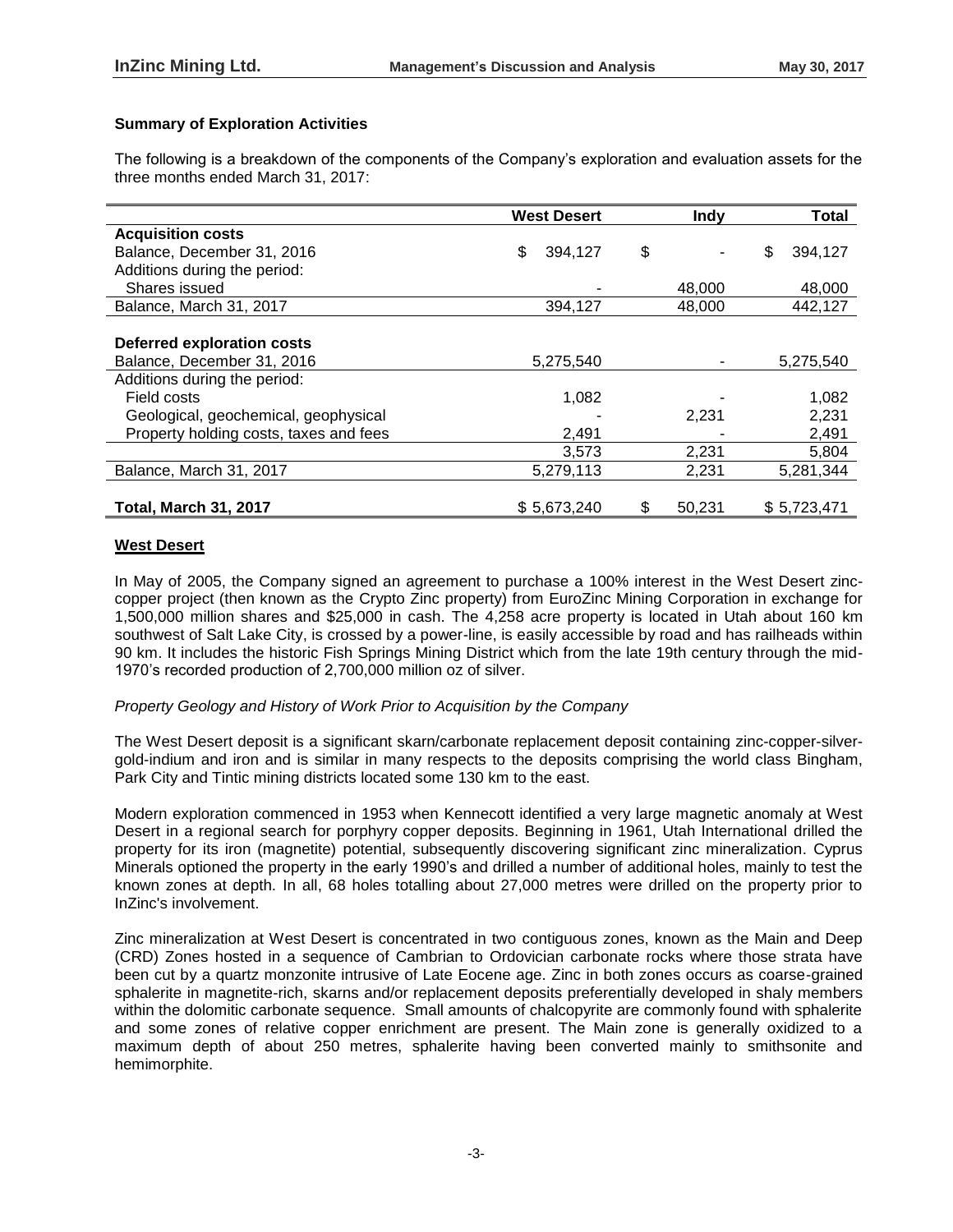Numerous significant intervals of molybdenite mineralization have been intersected in drilling, both as disseminations in skarn and as porphyry-style quartz-molybdenite-pyrite veinlets and fracture-coatings in the underlying intrusive rocks. The general distribution and chemistry of mineralization on the West Desert property shows zoning similar to that in typical porphyry systems, with an inner zone of molybdenum-rich mineralization grading outwards through copper and zinc, then lead, silver and manganese with increasing distance from the intrusive. It is very likely that known mineralization is related to an underlying porphyry molybdenum system.

Various historic workings in the Fish Springs District are developed on high grade silver-lead replacement deposits controlled by structures and occur to the east of the known zinc deposit. Total production in the district, in which the single largest mine by far was the Utah Mine, is recorded at about 20,300 tons grading 128 ounces silver per ton (4,389 gpt) and 44% lead. High grade intercepts of silver-rich replacement style mineralization have been encountered in drilling outside of the historical mine area.

## *2006 - 2010 Exploration by InZinc*

The Company completed an Induced Polarization survey and a detailed helicopter-borne aeromagnetic survey in 2006. From 2007 to 2008 a total of 10,639 metres of diamond core drilling was completed in 15 holes. An independent resource estimate was completed by Mine Development Associates ("MDA") of Reno, Nevada and published on March 29, 2010. Metallurgical testwork on both sulphide and oxide mineralization was also completed in 2010. On August 5, 2010, the Company announced a Preliminary Economic Assessment ("PEA") of the West Desert project and a final report was filed on September 17, 2010.

## *2014 Preliminary Economic Assessment*

On April 1, 2014, the Company announced the results of a new PEA of the West Desert project and the full technical report was published on May 7, 2014. The 2014 PEA is major re-appraisal of the West Desert project and supersedes all earlier reports.

## *Highlights*

- After tax NPV(8%) of USD \$258,000,000, IRR of 23% and payback of 3.7 years assuming base case long term metal prices (*USD; zinc = \$1 /lb, copper = \$3 /lb, iron = \$105 /t, indium = \$600 /kg, silver = \$21 /oz, gold = \$1,300 /oz)*
- conventional bulk underground mining of sulphide resources
- 2,370,000 tonnes per year mined over a 14.8 year mine life
- conventional processing to produce three clean concentrates
- zinc recoveries of 92% into a concentrate grading 55% zinc and containing high levels of indium with no deleterious elements
- copper recoveries of 74% into a concentrate grading 29% copper with payable levels of silver and gold and no deleterious elements
- average annual production of 107,900,000 lbs zinc, 9,900,000 lbs copper and 1,000,000 tonnes iron concentrate (magnetite)
- good potential for resource expansion

The PEA was prepared by MDA with contributions from International Metallurgical and Environmental Inc. in accordance with the definitions in Canadian National Instrument 43-101. The PEA is considered preliminary in nature. It includes Inferred mineral resources that are considered too speculative to have the economic considerations applied that would enable classification as mineral reserves. There is no certainty that the conclusions within the PEA will be realized. Mineral resources that are not mineral reserves do not have demonstrated economic viability.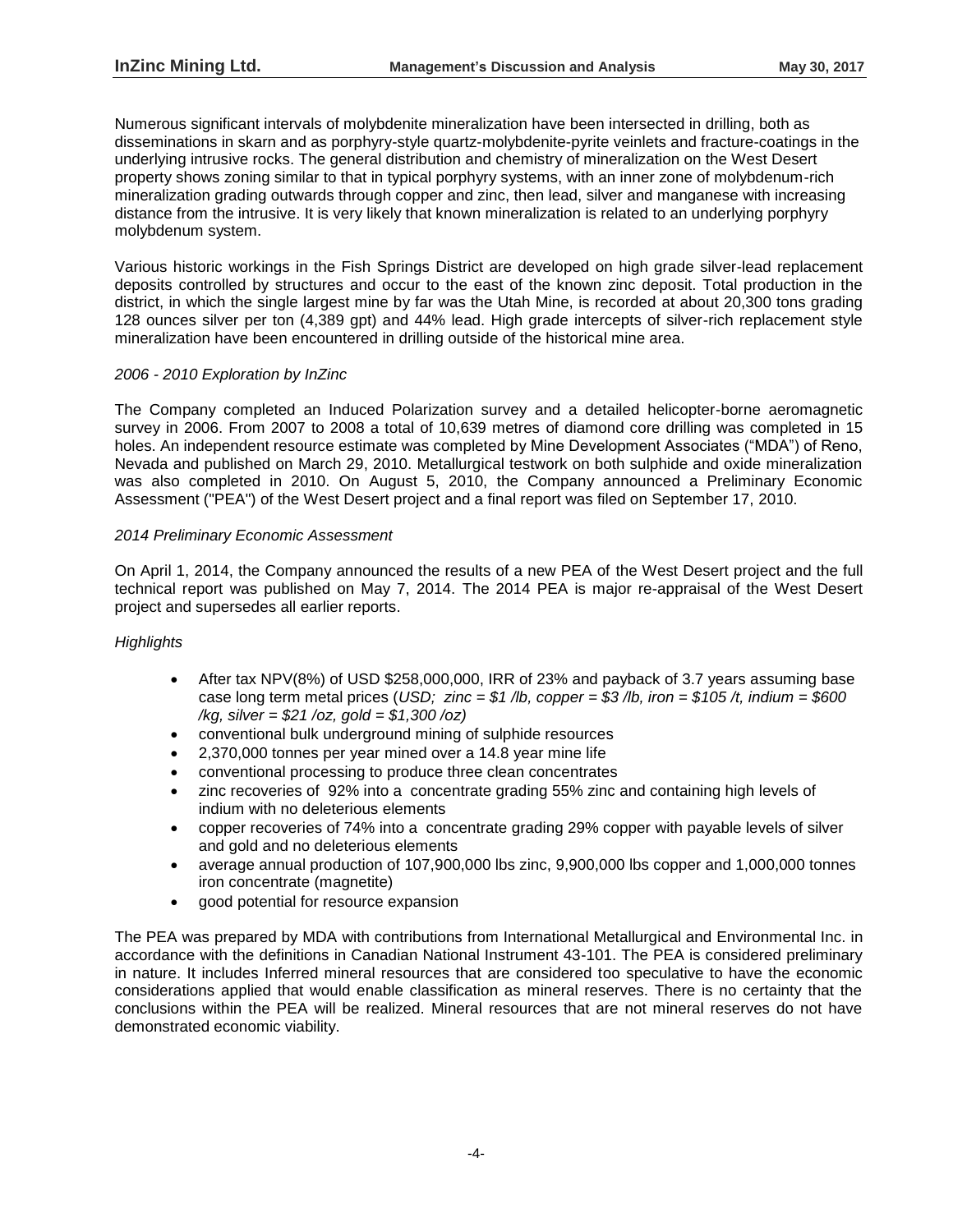#### *2014 PEA Economics*

The table below summarizes base case economic metrics for the Project as well as its sensitivity to the price of zinc:

|                              | After-Tax       |                 |                |                 |                 |                |                  |
|------------------------------|-----------------|-----------------|----------------|-----------------|-----------------|----------------|------------------|
| <b>Zinc Price</b><br>(\$/lb) | <b>NPV (5%)</b> | <b>NPV (8%)</b> | <b>IRR (%)</b> | <b>NPV (5%)</b> | <b>NPV (8%)</b> | <b>IRR (%)</b> | Payback<br>(Yrs) |
| 0.80                         | \$238M          | \$146M          | 17%            | \$321M          | \$208M          | 19%            | 4.9              |
| 1.00                         | \$377M          | \$258M          | 23%            | \$507M          | \$357M          | 27%            | 3.7              |
| 1.20                         | \$507M          | \$363M          | 29%            | \$693M          | \$506M          | 34%            | 3.0              |

*Note: USD\$; base case at Zn=\$1 in bold*

Project economics were estimated on the basis of the average of long term metal price forecasts and included zinc at \$1/lb, copper at \$3/lb, iron ore at \$105/t (62% Fe, CFR-Tianjin), gold at \$1,300/oz and silver at \$21/oz. The project's iron concentrate (magnetite) is expected to attract a \$10/t premium to the Tianjin benchmark iron ore price and be priced at \$115/t. No long term projections were available for the indium price and a price of \$600/kg, well below the current spot price of about \$750/kg, was chosen.

## *2014 PEA Mineral Resources*

The PEA resource estimates were revised to include iron (magnetite). MDA constructed a highly detailed, three dimensional block model on the basis of both InZinc's and historical drilling. Zinc, iron, copper and indium grades were assigned to each block using inverse distance interpolation.

Gross metal values ("GMV") used for resource cutoff reporting were based on a zinc price of USD \$1/lb, a copper price of USD \$3/lb, an iron ore price of \$105/tonne and an indium price of USD \$600/kg to determine the relative value of each metal. The magnetite price of \$115/t ultimately used in the GMV calculation included an expected \$10/t premium to the benchmark iron ore price.

A GMV cutoff value of \$50/tonne was used to define (sulphide) resources that would be potentially mineable in an underground operation. A GMV cutoff value of \$15/tonne was used to define oxide resources that would be potentially mineable in an open pit operation. All mineralization was diluted to minimum dimensions of 2m by 2m by 3m.

| Cut-off<br>(SGMV/t) | Category        | <b>Million</b><br>Tonnes | ZnEq<br>(%) | Zn<br>$(\%)$ | Zn<br>(MIbs) | Cu<br>$(\%)$ | Cu<br>(MIbs) | <b>In</b><br>(g/t) | <b>In</b><br>(t) | <b>Magnetite</b><br>$(\%)$ | <b>Magnetite</b><br>(Mt) |
|---------------------|-----------------|--------------------------|-------------|--------------|--------------|--------------|--------------|--------------------|------------------|----------------------------|--------------------------|
| 50                  | Indicated       | 13.0                     | 6.22        | 2.16         | 691.3        | 0.23         | 65.1         | 33                 | 433              | 48                         | 6.2                      |
| 100                 | Indicated       | 8.0                      | 7.96        | 3.18         | 561.1        | 0.29         | 50.9         | 42                 | 340              | 53                         | 4.2                      |
| 150                 | Indicated       | 3.9                      | 10.50       | 5.28         | 456.1        | 0.34         | 29.2         | 54                 | 211              | 53                         | 2.1                      |
| 50                  | <b>Inferred</b> | 46.0                     | 5.57        | 1.76         | 1.781.0      | 0.22         | 224.6        | 24                 | 1,102            | 48                         | 22.0                     |
| 100                 | <b>Inferred</b> | 23.8                     | 7.59        | 3.02         | .583.9       | 0.32         | 167.2        | 32                 | 762              | 53                         | 12.5                     |
| 150                 | Inferred        | 9.8                      | 10.70       | 5.88         | 1,266.5      | 0.43         | 92.4         | 38                 | 375              | 48                         | 4.7                      |

Project wide underground sulphide resources are summarized in the table below:

*Note: base cases at GMV cutoff = \$50 in bold; USD\$; ZnEq based on 100% recovery and Zn=\$1/lb, Cu=\$3/lb, Magnetite=\$115/t, and In=\$600/kg*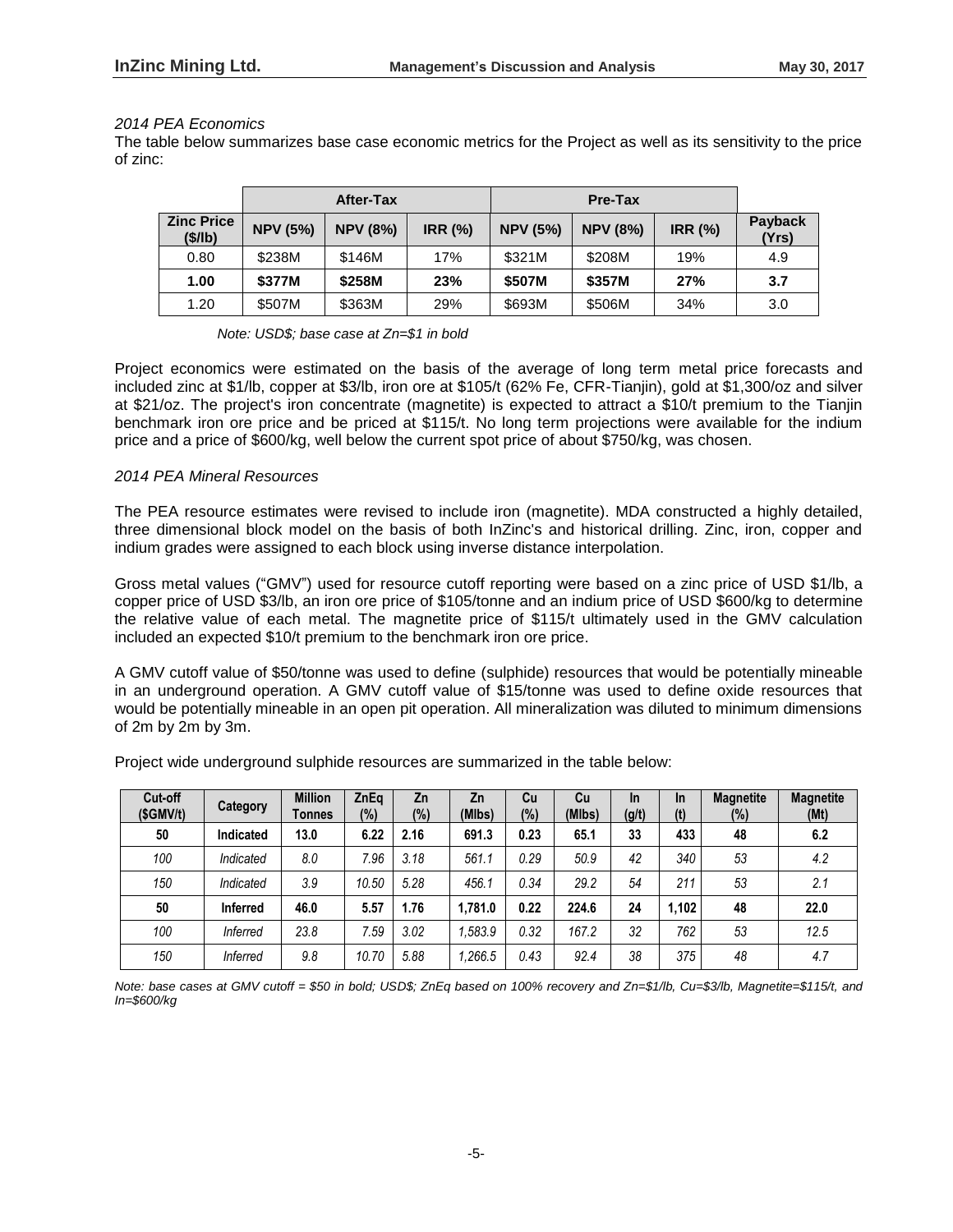| Cut-off<br>$(S \text{ GMV/t})$ | Category  | <b>Million</b><br><b>Tonnes</b> | ZnEa<br>(%) | Zn<br>(%) | ۷'n<br>(MIbs) | Cu<br>(% )  | Cu<br>(MIbs)         | In<br>(g/t) | <b>In</b> | <b>Magnetite</b><br>(%) | <b>Magnetite</b><br>(Mt) |
|--------------------------------|-----------|---------------------------------|-------------|-----------|---------------|-------------|----------------------|-------------|-----------|-------------------------|--------------------------|
| 15                             | Indicated | ı.4                             | 4.76        | 3.44      | 106.2         | 0.20        | $\sim$ $\sim$<br>b.Z |             |           |                         | v. I                     |
| 15                             | Inferred  | 6.2                             | 4.40        | 2.95      | 404.8         | <u>J.14</u> | 19.8                 | u           | 58        | 70                      | 0.9                      |

Project-wide near surface oxide resources are summarized in the table below:

*Note: base case stated; USD\$; ZnEq based on100% recovery and Zn=\$1/lb, Cu=\$3/lb, Magnetite=\$115/t, and In=\$600/kg*

Mineralization is open for expansion in three directions and there is very good potential for the discovery of additional mineralized zones away from existing resources.

# *2014 PEA Mining and Processing*

The PEA contemplates a 5,000 tonne per day underground mining operation ramping up to 6,500 tonnes per day in year three using longitudinal and transverse long-hole open stoping mining methods based on the underground resource only. Near surface oxide resources were not assessed and remain as a future opportunity.

Access to the deposit would be via two ramps, one of which would also host a conveyor system for ore haulage. A total of 34,000,000 tonnes would be mined over 14.8 years at an average run of mine mill feed grade of 2.72% Zn, 0.27% Cu, 44.0% magnetite and 30 gpt In. Indicated and Inferred resources below the mining cut-off grade but located inside designed stopes were used to dilute the material processed at grade. Internal dilution of non-resource material was added at zero grade. Average total dilution in the potentially mineable material is approximately 20%.

Run of mine material would undergo crushing and grinding to 65 microns after which traditional low cost, low intensity magnetic drum separators would recover 95% of magnetite into an iron concentrate grading 63% iron. Preliminary marketing evaluations have indicated that the low silica and ultra-low phosphorus chemistry of the magnetite (iron) concentrate is particularly suited to the North American pellet-making market.

Metallurgical studies have shown that the initial separation and removal of the magnetite (iron) to concentrate would result in an approximate 50% reduction of volume prior to flotation. The remaining nonmagnetic material (tails), which contain essentially all of the copper and zinc minerals, would feed a standard flotation process plant with design capacity of 6,500 tonnes per day. Feed grade to the flotation plant is expected to be in the range of 3-6% Zn or approximately double that of the run of mine material. Expected metallurgical recovery for zinc is 92% into a concentrate grading 55% zinc and containing high levels of indium with no deleterious elements. Approximately 74% of the copper is expected to be recovered into a concentrate grading 29% copper with payable levels of silver and gold and no deleterious elements.

Projected production of payable metals is summarized in the table below:

|                | <b>Annual Average</b> | <b>Life of Mine</b> |
|----------------|-----------------------|---------------------|
| Zinc (Mlbs)    | 107.9                 | 1,594.3             |
| Copper (Mlbs)  | 9.9                   | 146.7               |
| Indium (t)     | 38.3                  | 566.1               |
| Magnetite (Mt) | 1.0                   | 14.5                |
| Gold (Koz)     | 7.6                   | 113.0               |
| Silver (Koz)   | 76.9                  | 1,137.0             |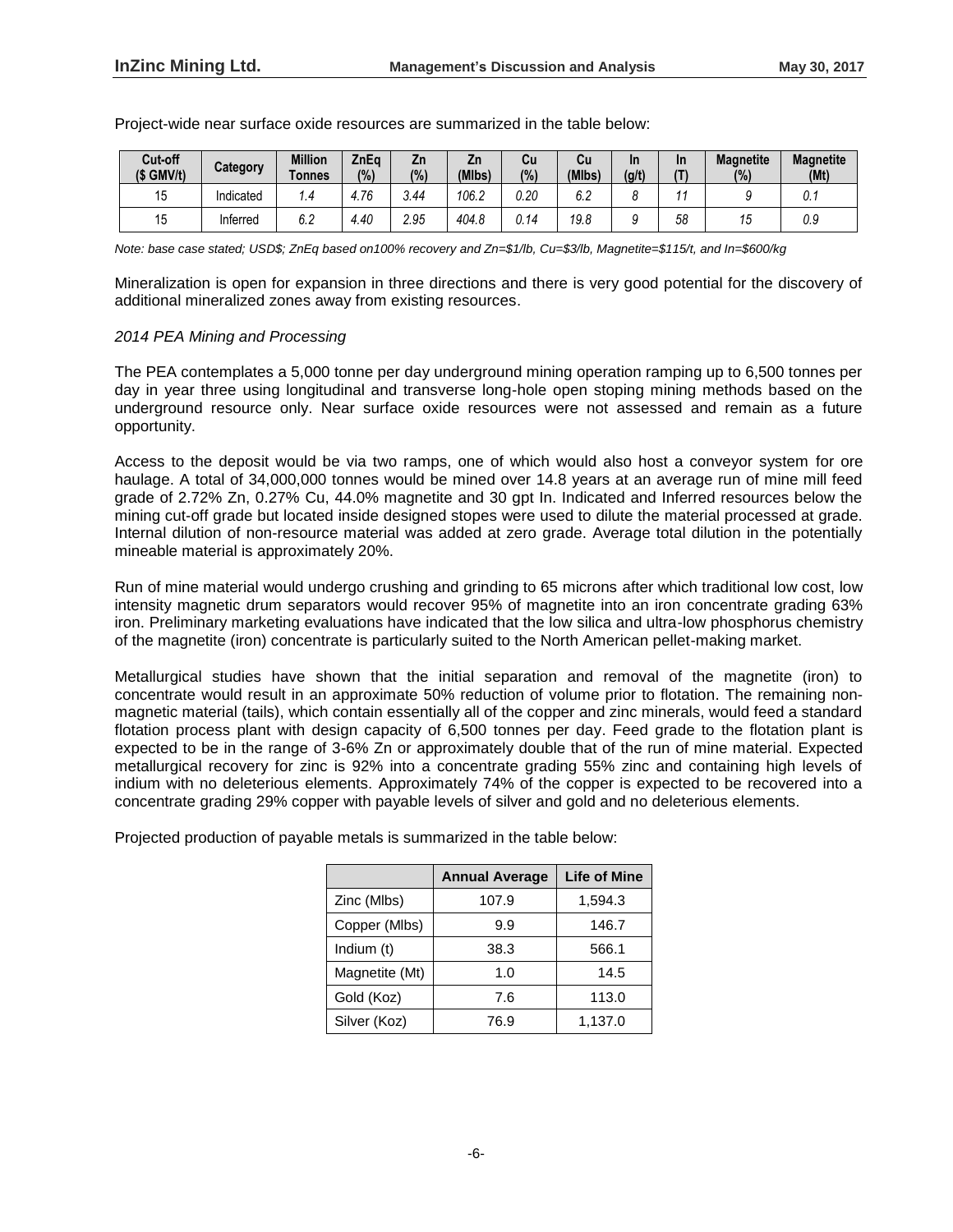# *Opportunities for Enhanced Economics*

- good potential to increase the resource to the east, west and south
- potential for the discovery of localized higher-grade areas within the resource
- very good potential for the discovery of additional mineralized zones within the Project area
- potential for additional recoverable zinc and copper at depth, within the magnetite resource but beyond the current limits of zinc-copper data
- transportation costs for iron concentrate (magnetite) could be significantly reduced through contract negotiations with the railroads and sourcing consumers in North America.
- potential to process oxide zinc mineralization
- potential cost reductions associated with optimization of the tailings facility

# *2014 PEA Outlook*

The PEA recommends further work leading to a Pre-Feasibility Study, including drilling, engineering and marketing studies, hydrological and geotechnical analysis, as well as various baseline environmental and archeological studies. The Company has commenced detailed planning and costing of this work and intends to proceed as soon as market conditions permit. Bonds and permits required for continued drilling and other exploration at West Desert are in place along with all facilities and infrastructure that supported the Company's 2007-2008 drill program, allowing for a quick start to field operations.

In addition to maintaining its active properties, the Company is engaged in a continuing review of other properties and projects for possible acquisition and/or transaction.

# **Indy**

- Ground access, 55 km from major highway, 70 km from trans-continental rail
- 450 m long mineralized trend (Tex Zone) outlined by five shallow, wide-spaced historical drill holes
- Tex Zone drill intersections range from 1.5 m to 19.7 m widths, grading from 1.9% to 8.9% zinc, from 1.0 g/t to 55.6 g/t silver and from 0.04% to 2.4% lead
- Tex Zone intersections estimated within 100 m of surface, open for expansion on strike and at depth
- Surface zinc oxides grading 45.5% zinc and 7.9 g/t silver in recent grab samples
- Multiple, large soil geochemical anomalies over 6.5 km strike, offer potential for additional discoveries
- Last comprehensive exploration by majors 26 years ago
- Four styles of zinc mineralization are widespread and only partially explored
- Ground work and additional soil sampling are planned in 2017 to prepare the project for drilling

Pursuant to the option agreement with PSR, the Company has the option to earn a 100% interest over a five year period by making staged cash payments totalling \$305,000 (including \$30,000 upon TSX-V acceptance - paid), issuing an aggregate of 2,100,000 shares (including 200,000 upon TSX-V acceptance - issued) and completing work commitments of \$2,600,000 (\$75,000 in the first year). In addition, a \$500,000 cash payment and the issuance of 500,000 shares of the Company will be made to PSR if the Company files a technical report establishing a 500,000,000 pound zinc resource on the property. A further \$500,000 cash payment will be made to PSR should the Company file a technical report establishing a 750,000,000 pound zinc resource on the property. The property is subject to a 1.0% net smelter returns royalty ("NSR") held by PSR (the "PSR NSR") and a 1.5% NSR held by Kerry Curtis, a director, Chairman of the Board and the interim Chief Executive Officer of the Company, and a director and the controlling shareholder of PSR. On exercise of the option and prior to completion of a feasibility study on the property, the Company has the right to purchase the PSR NSR for \$1,500,000.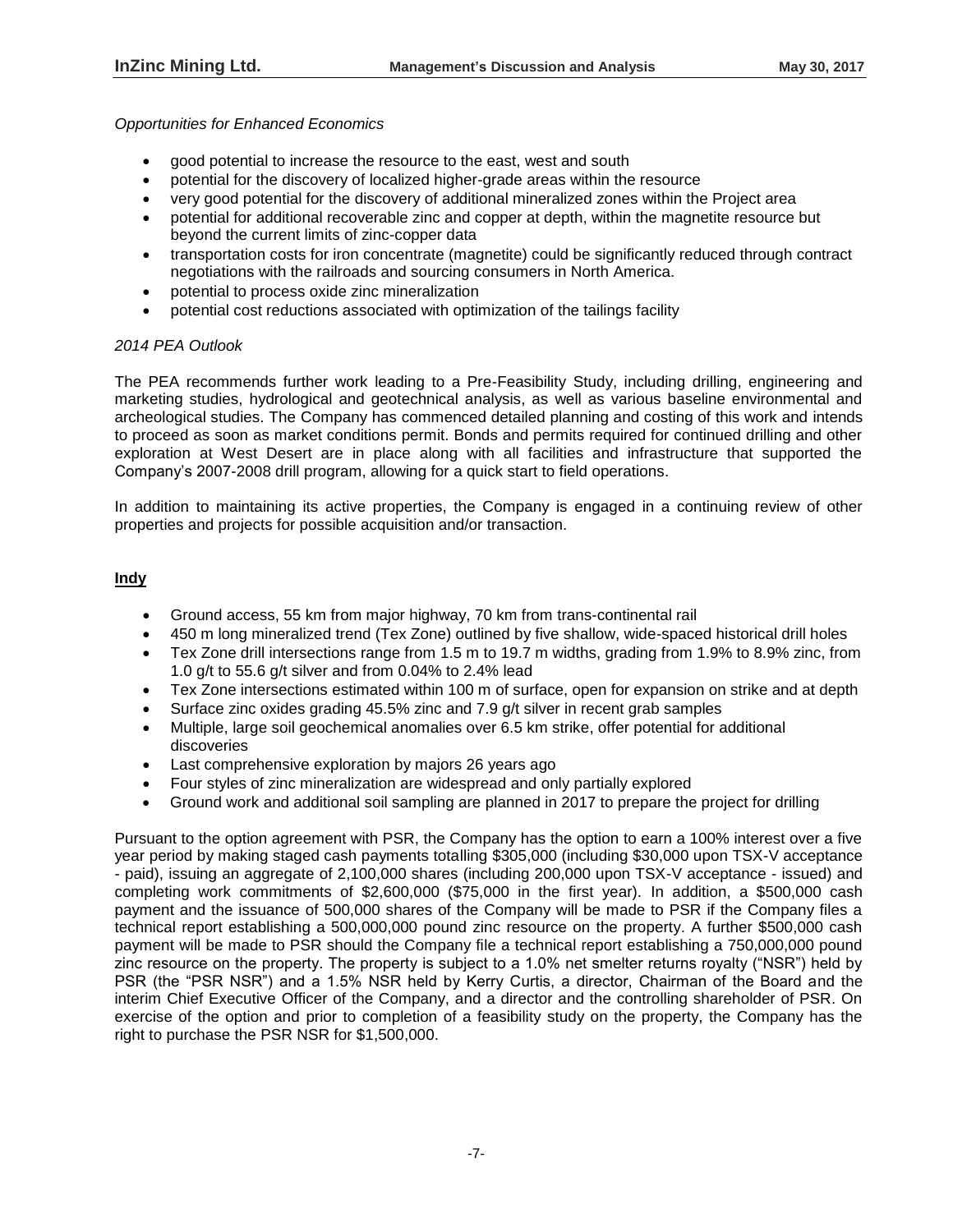## *Property Geology and History of Work*

The Indy project comprises claims covering a 9.8 km strike of deformed sedimentary rocks spanning the Cambrian to Lower Mississippian; a geological period known to produce most of the major western Canadian zinc deposits.

Activity in the area is first recorded by Kennco, who in 1980, based on regional geology and geochemistry, staked the area now comprising the claims during a search for Sedex type lead-zinc deposits. In 1981 and 1982 Kennco established a cut survey grid over a 6.5 km strike and completed mapping and wide spaced soil geochemistry resulting in the definition of three large zinc-lead-silver geochemical anomalies termed North, Central and South. Kennco completed four diamond drill holes on two selected geochemical targets in 1982.

In 1988, Cominco optioned the claims from Kennco and completed detailed grid soil sampling and geological mapping over a 3 km strike length covering the southern portion of the Kennco claims, roughly in the area now comprising the Indy 1 claim. Cominco outlined two areas of anomalous zinc-lead-barium soil geochemistry, one of which corresponded to the "South Anomaly" previously identified by Kennco. Five shallow, wide-spaced diamond drill holes drilled by Cominco in 1989-90 targeted a portion of a high contrast soil anomaly (Anomaly B). All five holes intersected mineralization at estimated vertical depths less than 100 metres, outlining a 450 metre long mineralized trend called the Tex Zone. Drill intersections ranged from 1.5 m to 19.7 m, grading from 1.9% to 8.9% zinc, from 1.0 g/t to 55.6 g/t silver and from 0.04% to 2.4% lead. True widths of these intersections are not known and in some cases core recoveries were less than 50%. Descriptions of the mineralized drill intersections include the minerals sphalerite, galena and barite in fractures and breccias hosted in dolostone, all of which are common constituents of Mississippi Valley Type ("MVT") style or low temperature Carbonate Replacement Deposit ("CRD") zinc mineralization.

The Indy project includes compiled digital data from 2,056 historical and recent (2012, 2013, 2015 and 2016) soil geochemical samples from across 7.5 km of the property. Data also includes 72 stream sediment samples and 396 samples from 1550 m of diamond drilling in 13 holes drilled between 1981 and 1990 by Kennco and Cominco. Soil samples outline several large multi-element (zinc-lead-barium-silver) geochemical anomalies occurring across a 6.5 km length of the property. The following four multi-element geochemical anomalies cover a large area across a linear trend over moderate terrain: Anomaly A (600 m by 350 m); Anomaly B (Tex Zone) (700 m by 150 m); Anomaly C (700 m by 200 m); and Anomaly D (800 m by 400 m). Several of these anomalies have not been explored or remain only partially explored. This includes the high contrast soil signal from Anomaly B, which was partially explored by drilling in 1989-90 and led to the discovery of the Tex Zone.

Four types of zinc mineralization (including MVT or low temperature CRD style) are documented on Indy. The variety of zinc mineralization, respective host rocks and the widespread distribution of these occurrences across Indy may be suggestive of a larger mineralizing event and may provide new opportunities and target areas. Additional soil sampling, prospecting and geological mapping are required on all anomalies and mineral occurrences to improve the resolution of exploration data prior to drill target selection.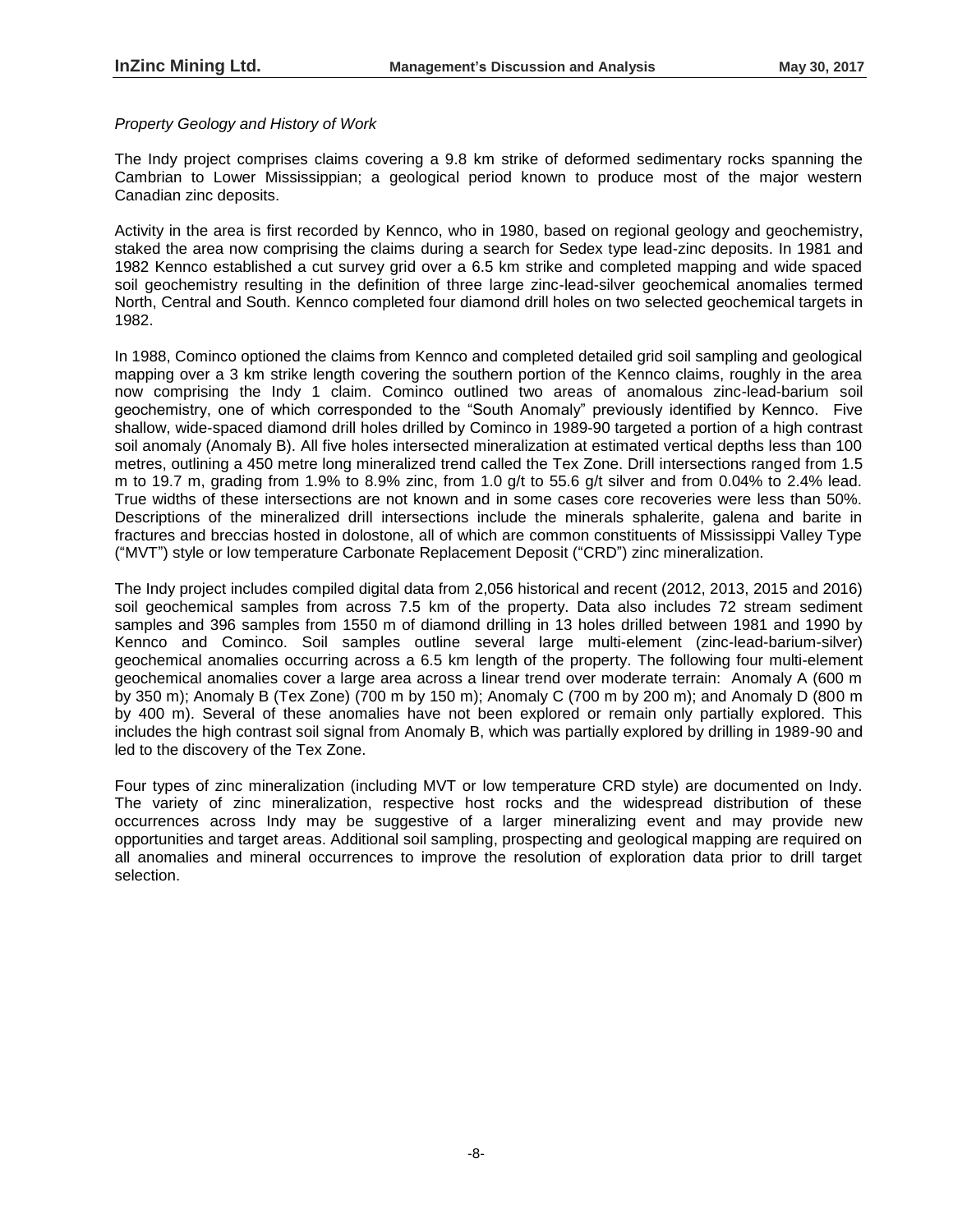## **Selected Quarterly Information**

| <b>Quarter Ended</b> | <b>Revenue</b><br>$($ \$) | Loss and comprehensive loss (\$) | Net loss per share<br>$($ \$) <sup>(1)</sup> |
|----------------------|---------------------------|----------------------------------|----------------------------------------------|
| March 31, 2017       | Nil                       | (115,980)                        | 0.00                                         |
| December 31, 2016    | Nil                       | (125, 780)                       | 0.00                                         |
| September 30, 2016   | Nil                       | (142, 237)                       | 0.00                                         |
| June 30, 2016        | Nil                       | (163, 241)                       | 0.00                                         |
| March 31, 2016       | Nil                       | (64,099)                         | 0.00                                         |
| December 31, 2015    | Nil                       | (47, 388)                        | 0.00                                         |
| September 30, 2015   | Nil                       | (80, 621)                        | 0.00                                         |
| June 30, 2015        | Nil                       | (90, 891)                        | 0.00                                         |

*(1) Basic and diluted*

#### *Results of Operations*

The following discussion should be read in conjunction with the accompanying financial statements and related notes for the period. The operating and administrative expenses for the three months ended March 31, 2017 totalled \$115,980 (2016 - \$64,099), including share-based compensation issued during the period, valued at \$20,636 (2016 - \$Nil) calculated using the Black Scholes option pricing model. The most significant expenses for the period ended March 31, 2017 were communication and investor relations, office and miscellaneous costs, and share-based compensation.

The table below explains the major changes in expenditures for the three months ended March 31, 2017 compared with for the three months ended March 31, 2016.

| <b>Expenses</b>                         | Increase / Decrease in<br><b>Expenses</b> | <b>Explanation for Change</b>                                                                                                     |
|-----------------------------------------|-------------------------------------------|-----------------------------------------------------------------------------------------------------------------------------------|
| Communication and<br>investor relations | Increase of \$24,979                      | Increase is due to additional investor relations and<br>promotional activities such as marketing and<br>attendance at conferences |
| Management fees                         | Decrease of \$21,000                      | Decrease is due to resignation of CEO;<br>management fees are no longer paid                                                      |
| Office and miscellaneous                | Increase of \$18,069                      | Increase is due to increase in corporate activity                                                                                 |
| Share based<br>compensation             | Increase of \$20,636                      | Incentive share options continued to vest in the<br>current period compared with none in 2016                                     |
| Travel                                  | Increase of \$19,051                      | Increase is due to increase in corporate activity,<br>including attendance at conferences                                         |

## **Related Party Transactions**

The Company entered into the following transactions with related parties during the three months ended March 31, 2017:

Summary of key management personnel compensation:

|                                         |   | For the three months ended March 31 |  |        |
|-----------------------------------------|---|-------------------------------------|--|--------|
|                                         |   | 2017                                |  | 2016   |
| Short-term benefits paid or accrued:    |   |                                     |  |        |
| Professional fees (Steve Vanry)         |   | 9,000                               |  | 4,500  |
| Management fees (Chris Staargaard)      |   |                                     |  | 21,000 |
| Office and miscellaneous (Kerry Curtis) |   | 9.000                               |  |        |
| Share-based compensation (Kerry Curtis) |   | 3,194                               |  |        |
| Share-based compensation (Steve Vanry)  |   | 2,282                               |  |        |
|                                         | S | 23.476                              |  | 25,500 |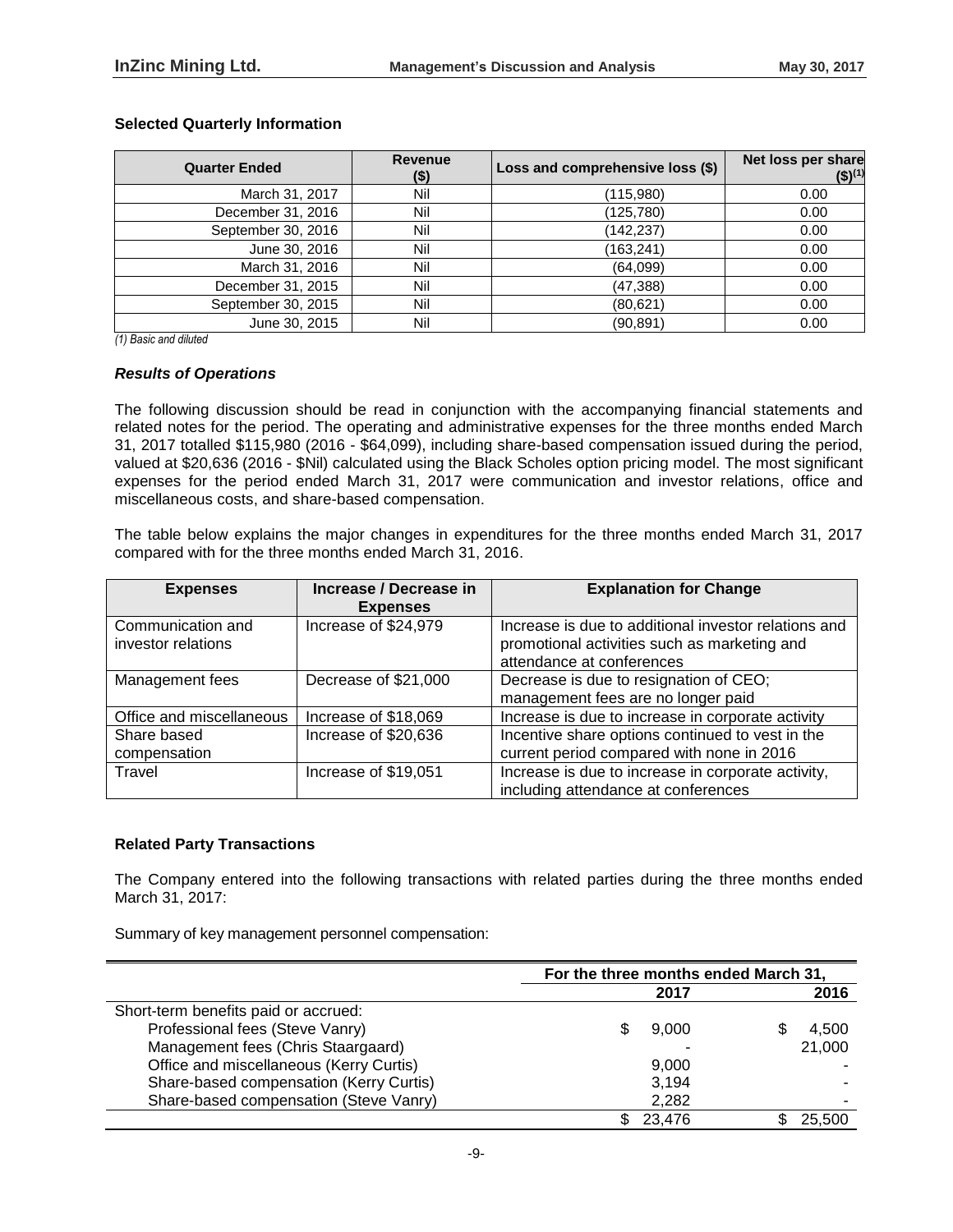# **Summary of transactions with other related parties**

The following amounts were incurred with respect to the Company's non-executive directors:

|                                              | For the three months ended March 31, |      |
|----------------------------------------------|--------------------------------------|------|
|                                              | 2017                                 | 2016 |
| Share-based compensation (Louis Montpellier) | 3.194                                | ۰D   |
| Share-based compensation (Wayne Hubert)      | 3.194                                | S    |
| Share-based compensation (John Murphy)       | 5.578                                |      |
|                                              | 1.966                                |      |

Included in rent is \$2,250 (March 31, 2016 - \$Nil) paid or accrued to a company related by Steve Vanry, the CFO and \$Nil (March 31, 2016 - \$6,000) paid or accrued at cost to a company related by Chris Staargaard, former President and CEO.

Included in accounts payable and accrued liabilities are amounts owing to related parties of \$14,322 (December 31, 2016 - \$6,372).

## **Liquidity, Financial Position and Capital Resources**

As at March 31, 2017, the Company's liquidity and capital resources are as follows:

|                                  | March 31, 2017 | <b>December 31, 2016</b> | March 31, 2016 |
|----------------------------------|----------------|--------------------------|----------------|
|                                  | \$             | \$                       |                |
| Cash                             | 459.841        | 482.729                  | 717.489        |
| Receivables                      | 7.435          | 35.294                   | 25,764         |
| Prepaids                         | 18.361         | 13.870                   | 9,536          |
| Marketable securities            | 1.708          | 1.874                    | 958            |
| Total current assets             | 487,345        | 533,767                  | 753,747        |
| Payables and accrued liabilities | 53.044         | 49.427                   | 32,468         |
| Working capital                  | 434,301        | 484.340                  | 721.279        |

The Company had a net working capital position of \$434,301 at March 31, 2017 compared with \$484,340 as December 31, 2016 and \$721,279 at March 31, 2016. As at March 31, 2017, the Company had sufficient liquidity to meet its obligations for the next year.

The Company had cash on hand of \$459,841 on March 31, 2017 compared with \$482,729 as December 31, 2016 and \$717,489 at March 31, 2016. The only source of cash during the period was the exercise of stock options for proceeds of \$50,000. The primary use of cash during the period was the funding of operations at \$69,084.

The Company's general and administrative costs, exclusive of any management compensation or direct business costs such as acquisitions, field work or travel, are in the range of \$250,000 annually. These maintenance costs are typical for a public company of this nature and consist of stock exchange fees, legal fees, accounting and audit fees, transfer agent fees and general office expenses such as rent, basic administrative assistance, and phone.

The Company has no known mineral reserves and is not in commercial production on any of its properties and accordingly, the Company does not generate cash from operations. The Company finances exploration activities by raising capital from equity markets from time to time.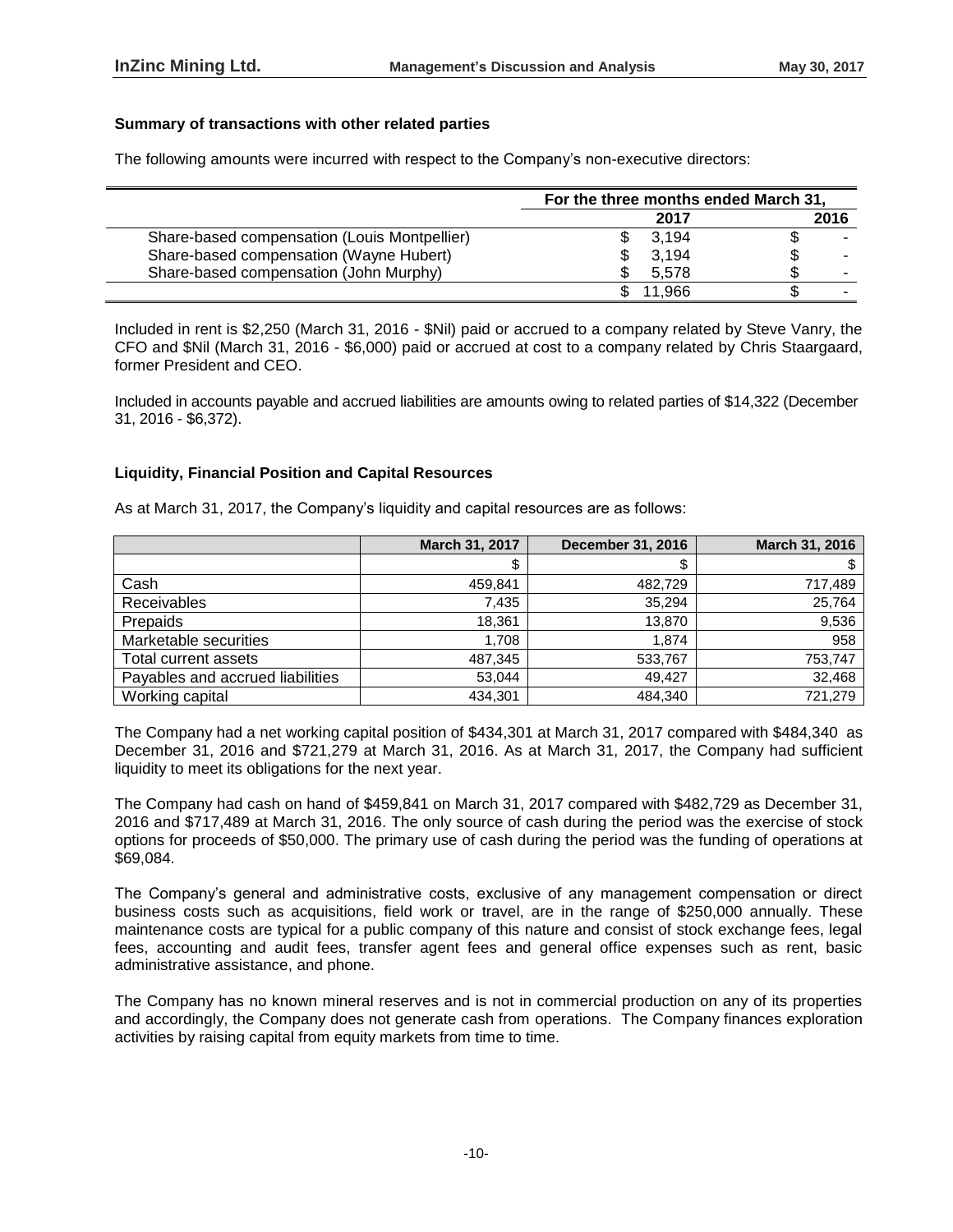# **Proposed Transactions**

There are no proposed transactions to be reported.

## **Risks and Uncertainties**

The business and operations of the Company are subject to numerous risks, many of which are beyond the Company's control. The Company considers the risks set out below to be some of the most significant to potential investors in the Company, but not all of the risks associated with an investment in securities of the Company. If any of these risks materialize into actual events or circumstances or other possible additional risks and uncertainties of which the Company is currently unaware or which it considers to be material in relation to the Company's business actually occur, the Company's assets, liabilities, financial condition, results of operations (including future results of operations), business and business prospects, are likely to be materially and adversely affected. In such circumstances, the price of the Company's securities could decline and investors may lose all or part of their investment.

#### *History of losses*

The Company has incurred net losses since inception and as of March 31, 2017, had an accumulated deficit of \$8,242,326.

#### *No history of dividends*

Since incorporation, the Company has not paid any cash or other dividends on its common stock and does not expect to pay such dividends in the foreseeable future, as all available funds will be invested primarily to finance its mineral exploration programs. The Company will need to achieve profitability prior to any dividends being declared.

## *Dilution*

The Company does not generate any revenues and does not have sufficient financial resources to undertake by itself all of its planned expenditures. The Company has limited financial resources and has financed its operations primarily through the sale of securities such as common shares. The Company will need to continue its reliance on the sale of such securities for future financing, resulting in dilution to the Company's existing shareholders. The amount of additional funds required will depend largely on the success of the Company's exploration programs.

Further expenditures will depend on the Company's ability to obtain additional financing which may not be available under favourable terms, if at all.

## *Capital and liquidity risk*

The amount of financial resources available to invest for the enhancement of shareholder value is dependent upon the size of the treasury, profitable operations, and willingness to utilize debt and issue equity. Due to the size of the Company, financial resources are limited and if the Company exceeds growth expectations or finds investment opportunities it may require debt or equity financing. There is no assurance that the Company will be able to obtain additional financial resources that may be required to successfully finance transactions or compete in its markets on favourable commercial terms.

#### *Dependence on key personnel*

Loss of certain members of the executive team or key operational leaders of the company could have a disruptive effect on the implementation of the Company's business strategy and the efficient running of dayto-day operations until their replacement is found. Recruiting personnel is time consuming and expensive and the competition for a professional is intense. The Company may be unable to retain its key employees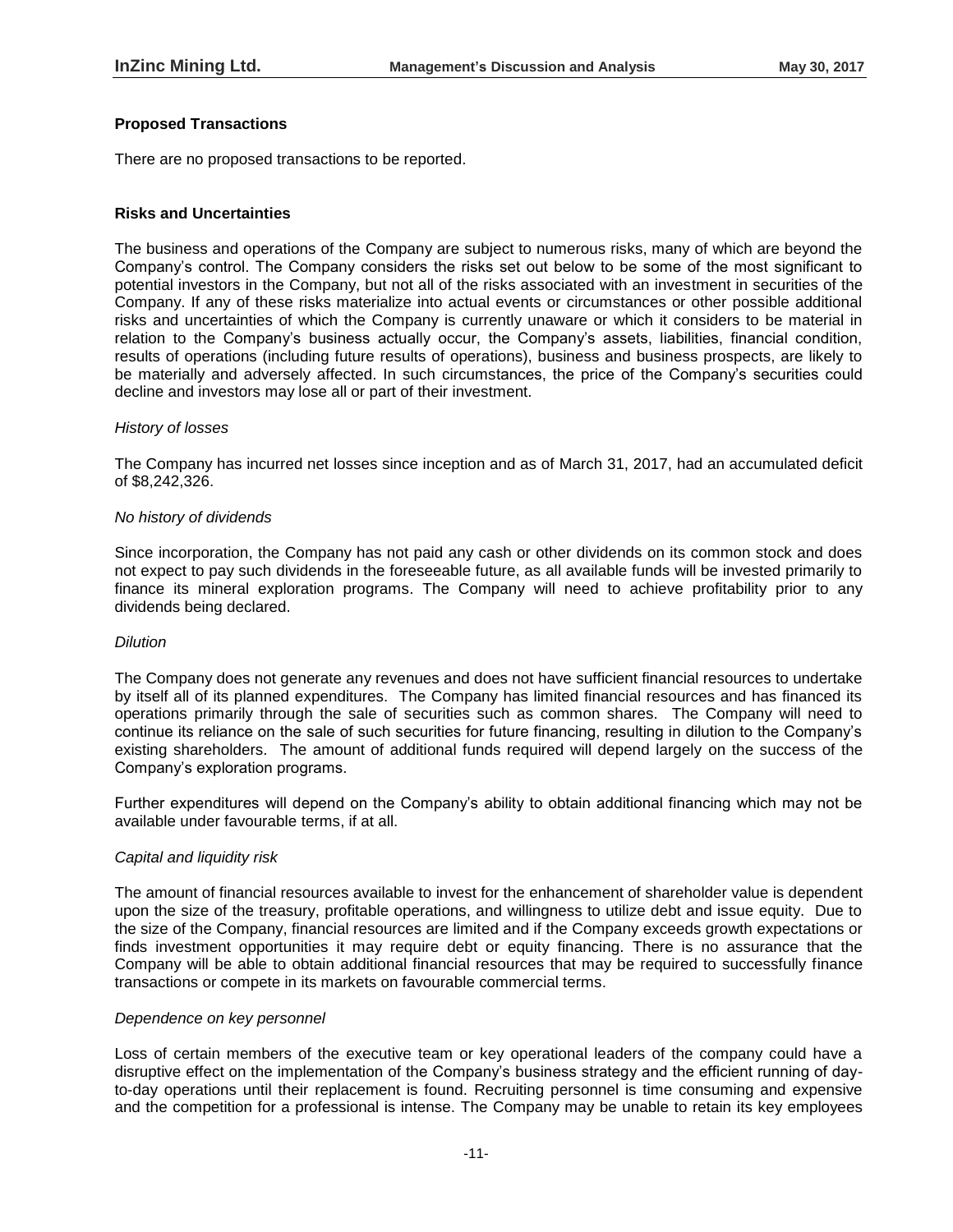or attract, assimilate, retain or train other necessary qualified employees, which may restrict its growth potential.

#### *Mineral exploration*

Mineral exploration is subject to a high degree of risk, which even a combination of experience, knowledge and careful evaluation may fail to overcome. These risks may be even greater in the Company's case given its formative stage of development. Furthermore, exploration activities are expensive and seldom result in the discovery of a commercially viable resource. There is no assurance that the Company's exploration will result in the discovery of an economically viable mineral deposit.

#### *Preliminary Economic Assessments*

Preliminary Economic Assessments are considered to be preliminary in nature. They include Inferred mineral resources that are considered too speculative to have the economic considerations applied that would enable their classification as mineral reserves. There is no certainty that the conclusions within a Preliminary Economic Assessment will be realized. Mineral resources that are not mineral reserves do not have demonstrated economic viability.

#### *Management of industry risk*

The Company is engaged primarily in mineral exploration and manages related industry risk issues directly. The Company's mineral exploration activities expose it to potential environmental liability risk. It is management's policy to review environmental compliance and exposure on an ongoing basis. The Company follows industry standards and specific project environmental requirements. The Company is currently in the exploration stage on its property interests and has not determined whether significant site recovery costs will be required. Management is not aware of and does not anticipate any significant environmental remediation costs or liabilities in respect of its current operations.

## *Commodity and equity prices*

The Company is exposed to price risk with respect to commodity and equity prices. Equity price risk is defined as the potential adverse impact on the Company's earnings due to movements in individual equity prices or general movements in the level of the stock market. Commodity price risk is defined as the potential adverse impact on earnings and economic value due to commodity price movements and volatilities. The Company closely monitors commodity prices of base and precious metals, individual equity movements, and the stock market to determine the appropriate course of action to be taken by the Company. Fluctuations in pricing may be significant.

## **Critical Accounting Estimates and Judgements**

The preparation of financial statements in conformity with IFRS requires management to make certain estimates, judgments and assumptions that affect the reported amounts of assets and liabilities at the date of the financial statements and the reported expenses during the year. Based on historical experience and current conditions, management makes assumptions that are believed to be reasonable under the circumstances. These estimates and assumptions form the basis for judgments about the carrying value of assets and liabilities and reported amounts for expenses. Different assumptions would result in different estimates, and actual results may differ from results based on these estimates. These estimates and assumptions are also affected by management's application of accounting policies. Critical accounting estimates are those that affect the audited financial statements materially and involve a significant level of judgment by management.

Although management uses historical experience and its best knowledge of the amount, events or actions to form the basis for judgments and estimates, actual results may differ from these estimates.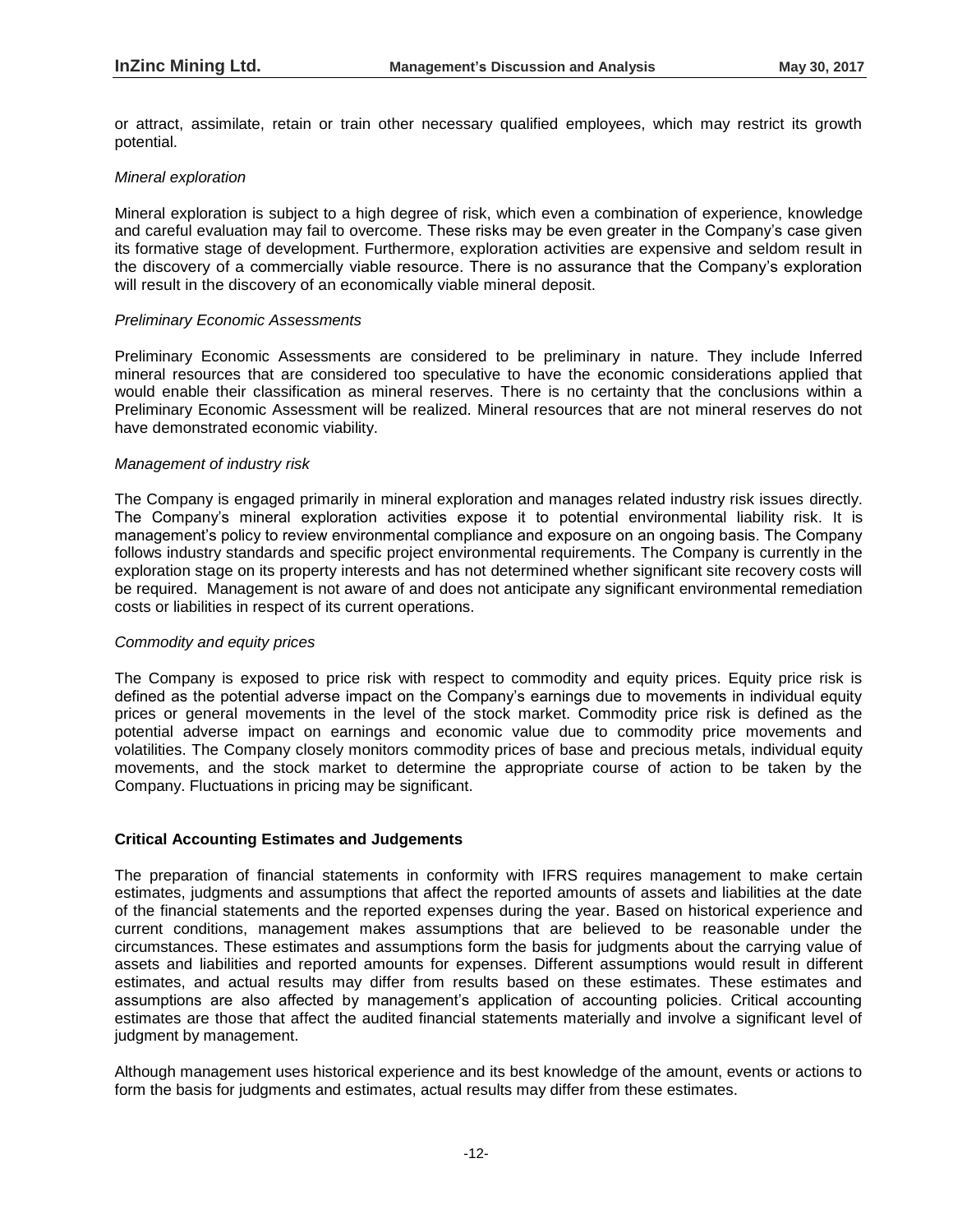Critical estimates exercised in apply accounting policies that have the most significant effects on the amounts recognized in the condensed interim consolidated financial statements are as follows:

#### *Economic recoverability and probability of future economic benefits of exploration and evaluation assets*

Management has determined that exploration, evaluation, and related costs incurred which were capitalized may have future economic benefits and may be economically recoverable. Management uses several criteria in its assessments of economic recoverability and probability of future economic benefits including, geologic and other technical information, a history of conversion of mineral deposits with similar characteristics to its own properties to proven and probable mineral reserves, the quality and capacity of existing infrastructure facilities, evaluation of permitting and environmental issues and local support for the project.

#### *Valuation of share-based compensation*

The Company uses the Black-Scholes Option Pricing Model for valuation of share-based compensation. Option pricing models require the input of subjective assumptions including expected price volatility, interest rate, and forfeiture rate. Changes in the input assumptions can materially affect the fair value estimate and the Company's earnings and equity reserves.

#### *Income taxes*

In assessing the probability of realizing deferred tax assets, management makes estimates related to expectation of future taxable income, applicable tax opportunities, expected timing of reversals of existing temporary differences and the likelihood that tax positions taken will be sustained upon examination by applicable tax authorities. In making its assessments, management gives additional weight to positive and negative evidence that can be objectively verified.

#### *Determination of functional currency*

The Company determines the functional currency through an analysis of several indicators such as expenses and cash flow, financing activities, retention of operating cash flows, and frequency of transactions with the reporting entity.

## **Accounting pronouncements not yet effective**

There have been no significant changes to the Company's accounting policies from those disclosed in the consolidated financial statements for the year ended December 31, 2016.

#### *New and amended IFRS pronouncements*

A number of new standards, amendments to standards and interpretations applicable to the Company are not yet effective and have not been applied in preparing these condensed interim consolidated financial statements.

- a. IFRS 9, "Financial Instruments", replaces the guidance in IAS 39, "Financial Instruments: Recognition and Measurement", and includes requirements for recognition and measurement, impairment, derecognition and general hedge accounting. The standard is effective for annual periods beginning on or after January 1, 2018, with earlier application permitted. The Company does not intend to early adopt IFRS 9.
- b. IFRS 15, "Revenue from Contracts with Customers", establishes principles that an entity shall apply to report useful information to users of financial statements about the nature, amount, timing and uncertainty of revenue and cash flows arising from a contract with a customer. The standard is effective for annual periods beginning on or after January 1, 2018, with earlier application permitted. The Company does not intend to early adopt IFRS 15.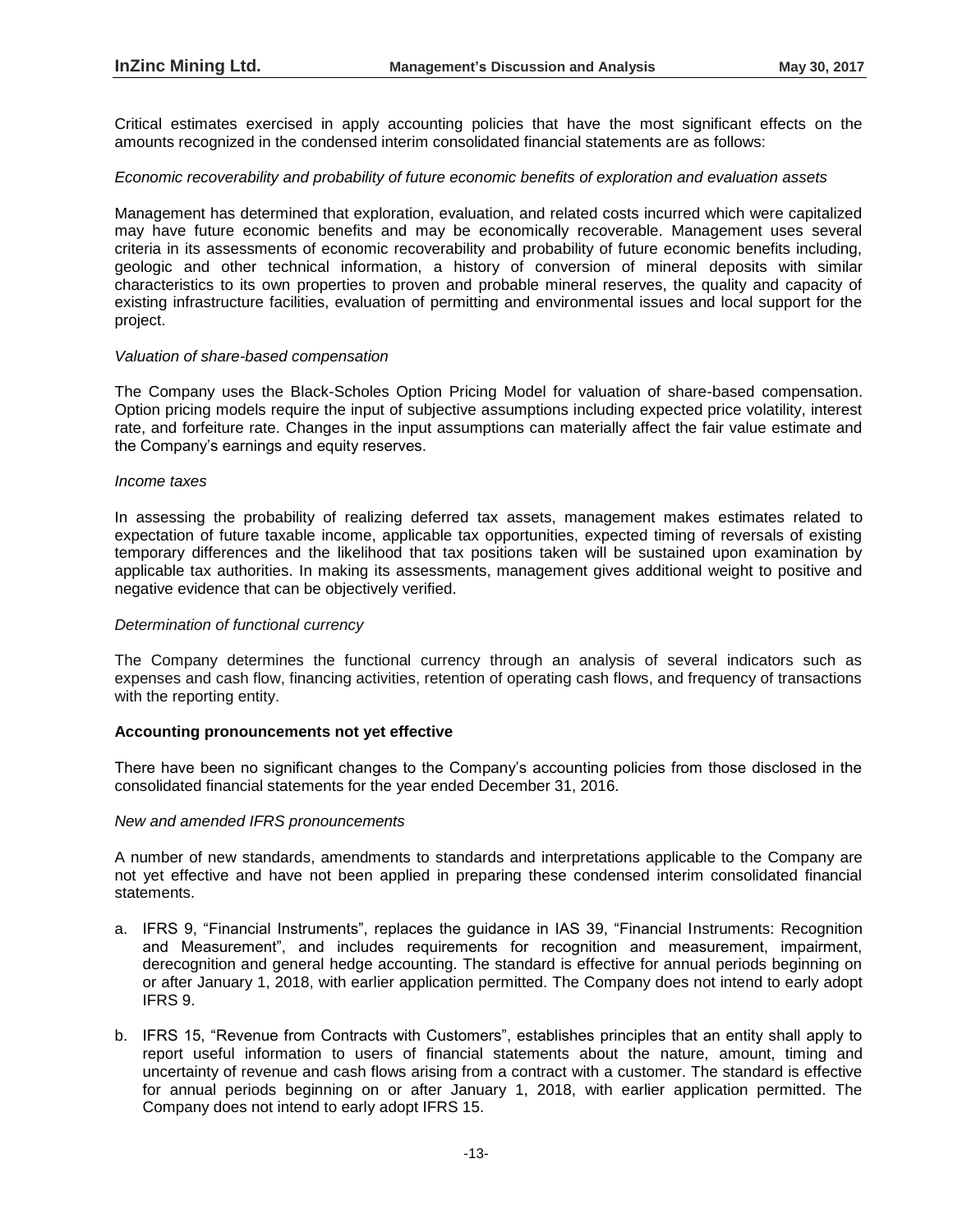None of the remaining standards and amendments to standards and interpretations are expected to have a significant effect on the condensed interim consolidated financials statements of the Company.

#### **Off-Balance Sheet Arrangements**

The Company does not have any off-balance sheet arrangements.

#### **Financial Instruments and Management of Financial Risk**

Financial instruments measured at fair value are classified into one of three levels in the fair value hierarchy according to the relative reliability of the inputs used to estimate the fair values. The three levels of the fair value hierarchy are:

- Level 1 Unadjusted quoted prices in active markets for identical assets or liabilities;
- Level 2 Inputs other than quoted prices that are observable for the asset or liability either directly or indirectly; and
- Level 3 Inputs that are not based on observable market data.

Cash and marketable securities are measured at fair value using level 1 inputs. The value of receivables, reclamation deposit, and accounts payable and accrued liabilities approximates their carrying values.

The Company is exposed to a variety of financial risks by virtue of its activities including currency, credit, interest rate, liquidity and price risk.

#### *Credit risk*

The Company is exposed to industry credit risks arising from its cash holdings and receivables. The Company manages credit risk by placing cash with major Canadian financial institutions. The Company's receivables are due from the Federal Government of Canada. Management believes that credit risk related to these amounts is nominal.

#### *Liquidity risk*

Liquidity risk is the risk that the Company will not have sufficient funds to meet its financial obligations when they are due. To manage liquidity risk, the Company reviews additional sources of capital and financing to continue its operations and discharge its commitments as they become due.

#### *Interest rate risk*

Interest rate risk is the risk that the fair value of future cash flows of a financial instrument will fluctuate because of changes in market interest rates. As of March 31, 2017, the Company held an interest bearing demand deposit with a face value \$321,944. A change in interest rates of 1% will change income by \$3,219 per annum.

## *Foreign currency risk*

The Company is exposed to foreign currency risk on fluctuations related to cash and accounts payables and accrued liabilities that are denominated in United States Dollars. However, management believes the risk is not currently significant.

## *Price risk*

The Company has limited exposure to price risk with respect to commodity and equity prices. Equity price risk is defined as the potential adverse impact on the Company's earnings due to movements in individual